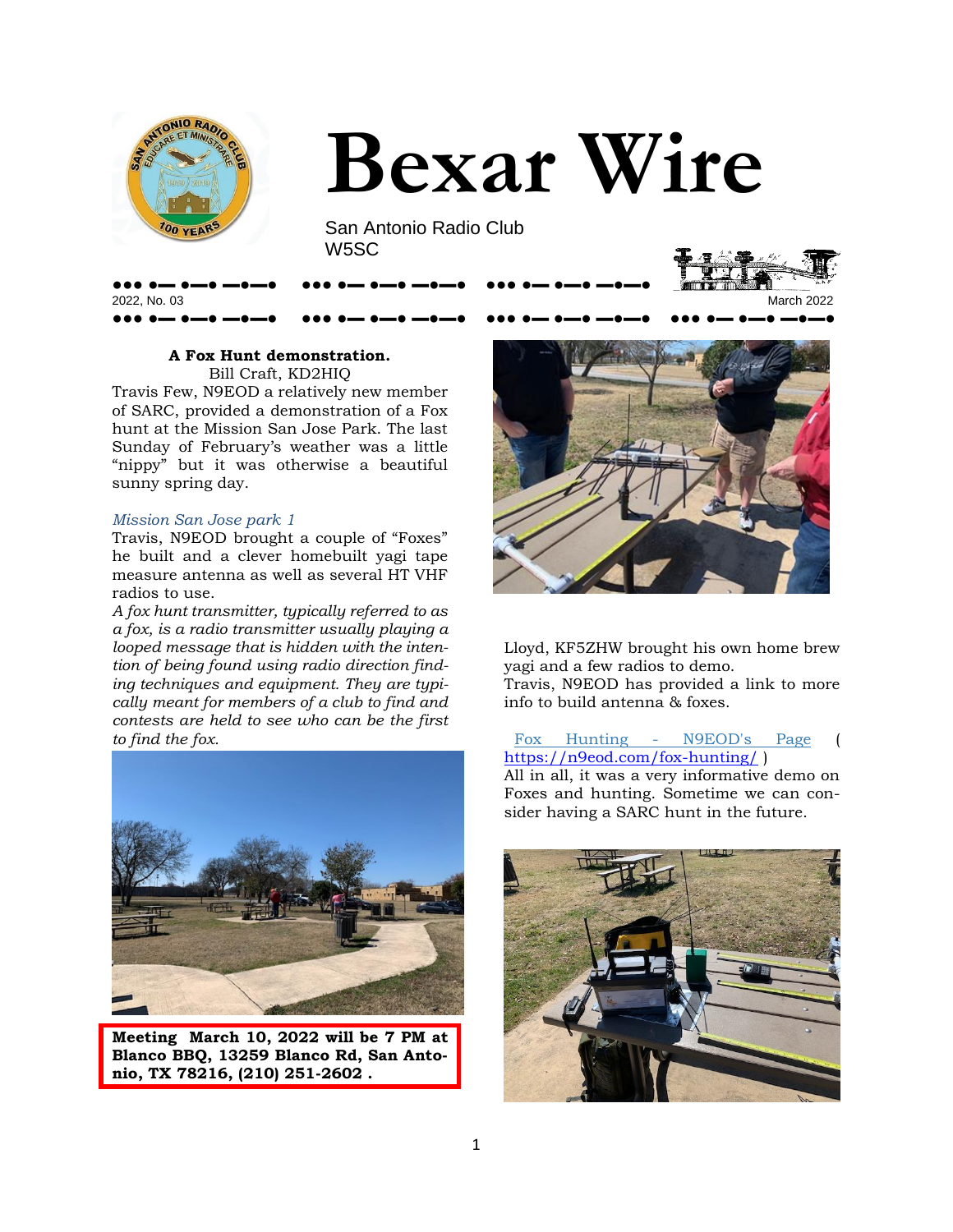

 $\setminus$ 

Hello Fellow Hams!

Rosendo is still recovering from some health challenges. Otherwise things are starting to get back to normal after 2 years of Covid. VE testing is back up and running and it is good to see Pat Knight, AD5BR, back in the command chair.

Looks like Radio Fiesta is shaping up well. The report from Bill Craft, KD2HIQ shows: Tables are being sold-Eventbrite is now open for admission tickets. ARRL sections leaders have agreed to do ARES & ARRL forum-DX Check is going to attend. All Seminars speakers have been filled. ARRL – handouts ordered & received

A night owl, I've been checking out 40 Meter SSB after midnight. Heard several stations from Europe as far east as Slovenia and a few from South America and worked a few at 5:9 strength using a G5RV Junior wire antenna. As I recall from Field Day, 40 meters shuts down around 2 or 3 AM and based on my last time on, that still happens. The bands are starting to open up, let the fun begin.

Good DX

Jim Neff, WJ4M, for Rosendo Guzman – N5YBG

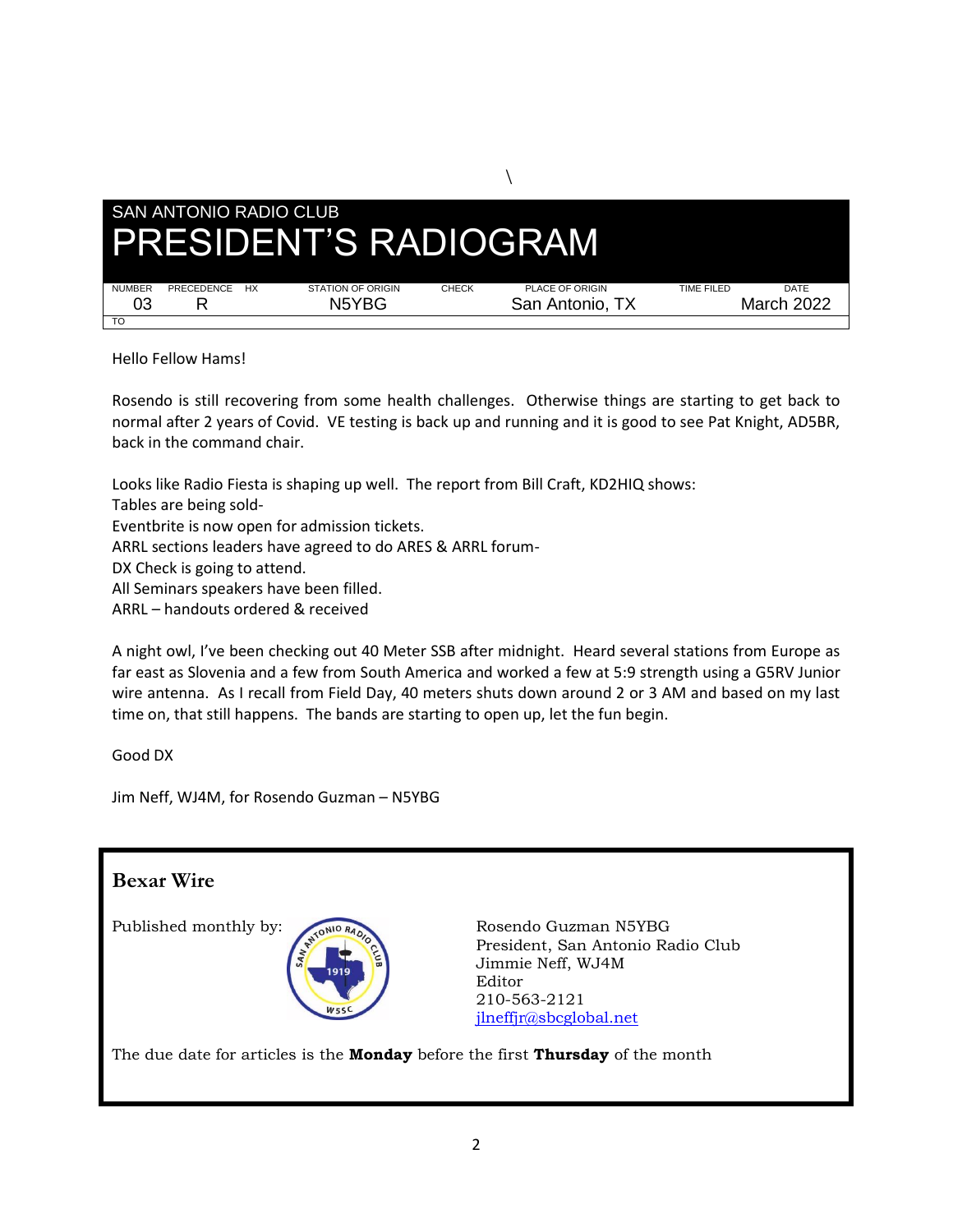#### **San Antonio Radio Club**

Meeting Minutes 7:00 p. m., February 10, 2022 Blanco BBQ, 13259 Blanco Rd., San Antonio, TX 78216

Meeting called to order at 7:04 pm

Introductions by Club Vice President, Lloyd Swartz KF5ZHW

Presentation by club member Bob Rodriquez on DB - Decibels (emphasis on guidance for new hams)

Approval of Minutes of the Last Meeting

There being no changes, additions, or deletions, minutes were approved without objection by unanimous consent.

#### Officer Reports:

**President** – Absent, recovering from illness.

**Acting President/Vice President** – At Lloyd Swartz's KF5ZHW request, Bill Craft provided update on Club President.

**Secretary** – Jack Bannin N5JLB – Minutes from club meetings can be found a[t](http://w5sc.org/) [w5sc.org](http://w5sc.org/) website, in the Newsletters section.

**Treasurer** – Jon April, KI5CSK – No report.

**Newsletter Editor** – Jimmie Neff absent. Bill Craft reported the February Bexar Wire newsletter was sent via email.

**Webmaster** – Bill Craft, KD2HIQ – Provided website update.

**Membership** – Bill Craft, KD2HIQ – 60% of members have renewed so far. 78 paid members, 1 free member, 21 family members, 45 ARRL members. Total membership: 100. Three new members: KI5TDU, K4JPT, KI5TJW.

#### **Chairman of the Board Report** – Harold Fleischer, AE5AS

Reported he has been working with the landlord of the club's Schertz Storage Site, Linda Bruno, on SK storage space. Orally, we have agreed to double our space to 16'x 16'. Price is yet unknown, but he expects it will be roughly double at \$600 per year. She is clearing space now and will send a revised lease. Chairman will review the lease, then ask the Board to approve the lease. Next, the Board will need to revise the annual budget to account for the increased cost and to fund up to 5 sets of storage shelves like those the Field Day Committee has. He intends to get this done in February 2022.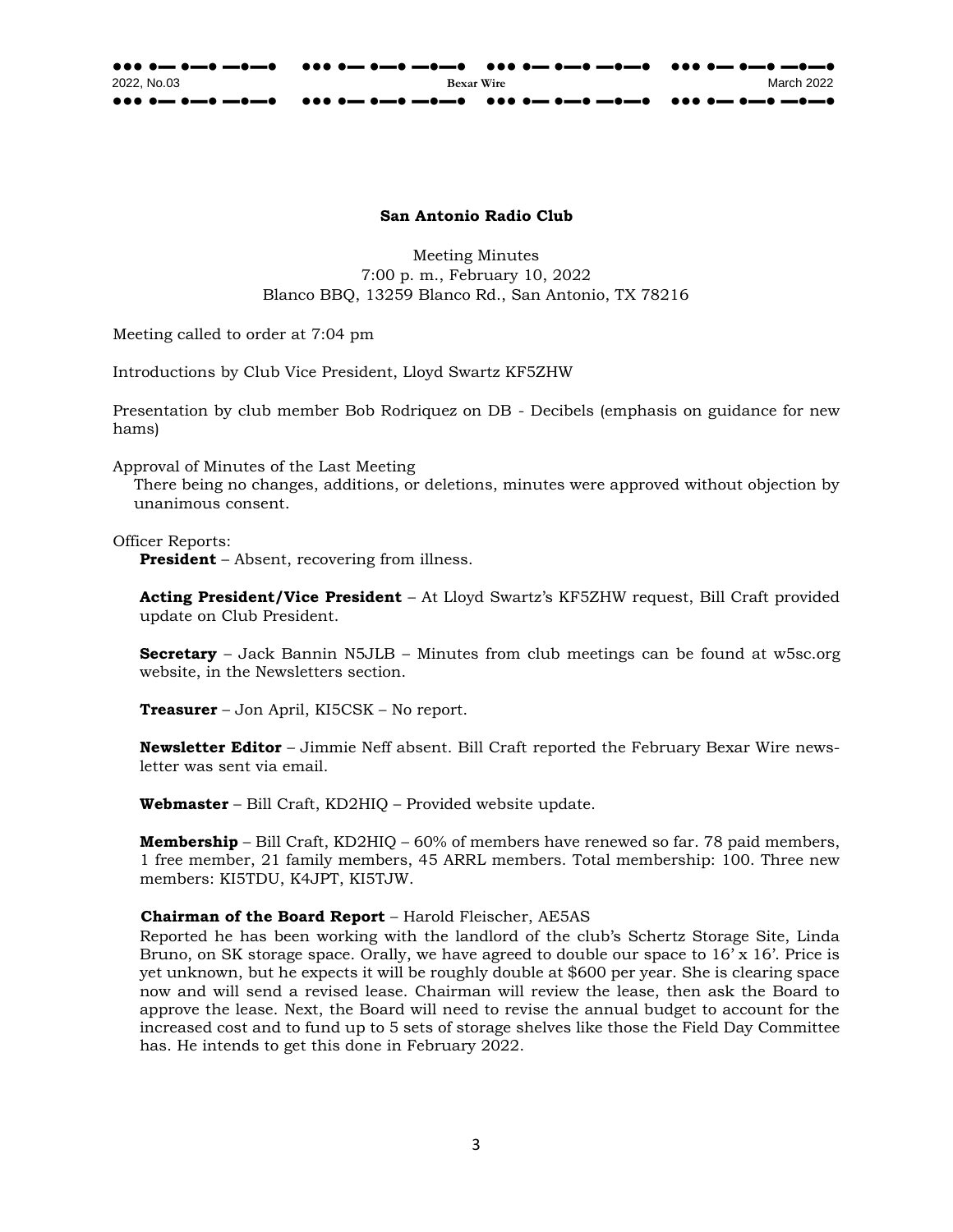●●● ●▬ ●▬● ▬●▬● ●●● ●▬ ●▬● ▬●▬● ●●● ●▬ ●▬● ▬●▬● ●●● ●▬ ●▬● ▬●▬● 2022, No.03 **Bexar Wire** March 2022 ●●● ●━ ●━● ━●━● ●●● ●━ ●━● ━●━● ●●●● ●●● ●<del>□</del>● ━●━● ●●●● ●●●● ●

**Education and Training** – David Finell N7LRY – Last week, received invitation to provide information about ham radio and the International Space Station (ISS). If anyone wishes to help, contact David Finell.

**Executive** –No Report. No Board activity since last meeting.

**Emergency Communications** – JC Smith N5RXS: No Report

**Field Day** – Joe Bruno W5AUQ – paperwork for Field Day 2022 to be submitted to Shavano Park in next 30 days

**Finance and Review** – Paul Guido N5IUT – No Report

**JOTA** – John Douglas W5NZK – No Report. Will be active later this year.

**Centennial Committee** – Tom O'Brien AB5XZ – No swag sales since last meeting

**Radio Fiesta** – Bill Craft KD2HIQ – Next: June 17, 18 2022. Tables are being sold through Eventbrite. Notices have been sent out. So far, 51 tables sold of 139 available. To sign up for a table, go to w5sc.org and follow the link.

**Nominating** – Inactive until next fall.

**Silent Key Committee** –Rodney Brown AA5RB – Completed inventory of items in warehouse. Over 22,000 items inventoried. Items not yet ready for sale to the community. He provided information about the SK process to attendees. Guidance for hams on how to prepare for their own SK is available at w5sc.org, including inventorying, marking, tracking.

**VE Team** – Pat Knight AD5BR

VE session scheduled, with the regular \$15 exam session fee, at 10 AM Saturday morning, February 26, 2022, inside at:

Leon Valley Public Library 6425 Evers Rd. Leon Valley, TX 78238

Please contact hamtest@gmail.com for more information and to pre-register for the session. Pre-registration is required. Masks are not required, but please wear one to help protect everyone around you.

The FCC is NOT yet collecting the new additional \$35 Amateur license and upgrade fee. It is now expected to go into effect in 2022, but the FCC should give us 90 days' notice before it goes into effect.

**Old Business** (Motions carried over from previous meetings) - None

**New Business** – None

#### **Announcements for the Good of Amateur Radio**

**Harold Fleisher**: Last month, he introduced the highly affordable Baofeng GT-5R VHF/UHF Hand Transceiver. He promised to report back on programming the radio. He reported he successfully programmed it with Chirp and made a contact via a repeater.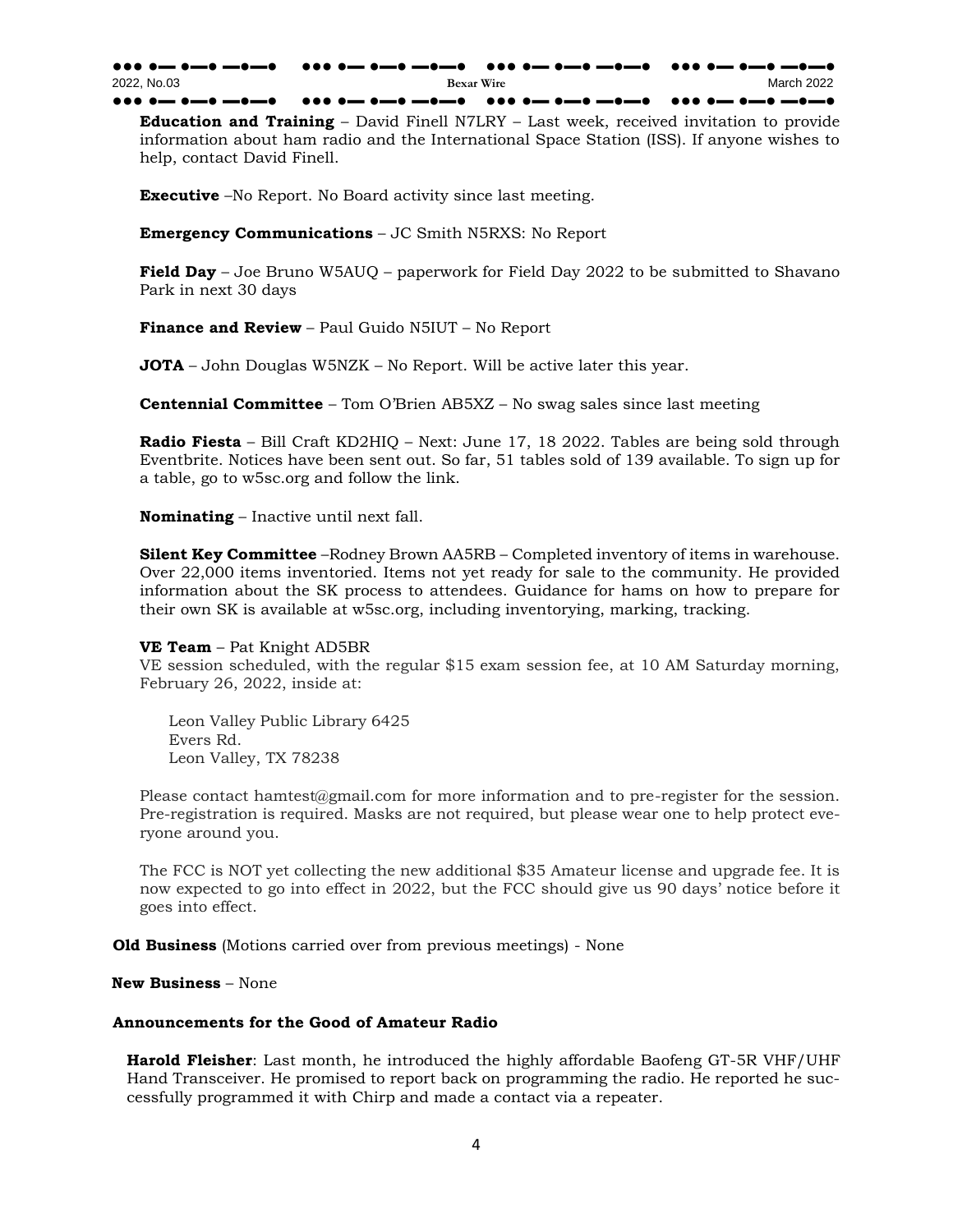●●● ●▬ ●▬● ▬●▬● ●●● ●▬ ●▬● ▬●▬● ●●● ●▬ ●▬● ▬●▬● ●●● ●▬ ●▬● ▬●▬● 2022, No.03 **Bexar Wire** March 2022 ●●● ●▬ ●▬● ▬●▬● ●●● ●▬ ●▬● ▬●▬● ●●● ●▬ ●▬● ▬●▬● ●●● ●▬ ●▬● ▬●▬●

**Lloyd Swartz** – Bike race upcoming that could use help with amateur radio operators as communicators along the route.

**Richard Elder**: ARRL membership information provided for new hams, encouraging membership.

A free presentation by Steven Cerwin about antennas will become available at a time to be determined. His book was offered for sale.

\_\_\_\_\_\_\_\_\_\_\_\_\_\_\_\_\_\_\_\_\_\_\_\_\_\_\_\_\_\_\_\_\_\_\_\_\_\_\_\_\_\_\_\_\_\_\_\_\_\_\_\_\_\_\_\_\_\_\_\_\_\_\_\_\_\_\_\_\_\_\_\_\_\_\_

Reminder: Tech Talk Wednesdays

Meeting Adjournment @ 8:33 PM



### **Volunteer Examiners at Work**



This is the February 2022 Bexar Wire VE Team report.

We will have a VE session, with the regular \$15 exam session fee, at 10 AM Saturday morning, February 26, 2022, inside at:

Leon Valley Public Library 6425 Evers Rd. Leon Valley, TX 78238

Please contact hamtest@gmail.com for more information and to pre-register for the session. Pre-registration is required. Masks are not required, but please wear one to help protect everyone around you.

The FCC is NOT yet collecting the new additional \$35 Amateur license and upgrade fee. It is now expected to go into effect in 2022, but the FCC should give us 90 days notice before it goes into effect. For more information, please see

<https://www.arrl.org/fcc-application-fee>

Thank you to Benny Martinez NU5P for all his help while I have been recovering.

73, Pat Knight AD5BR

210-273-5927 iPhone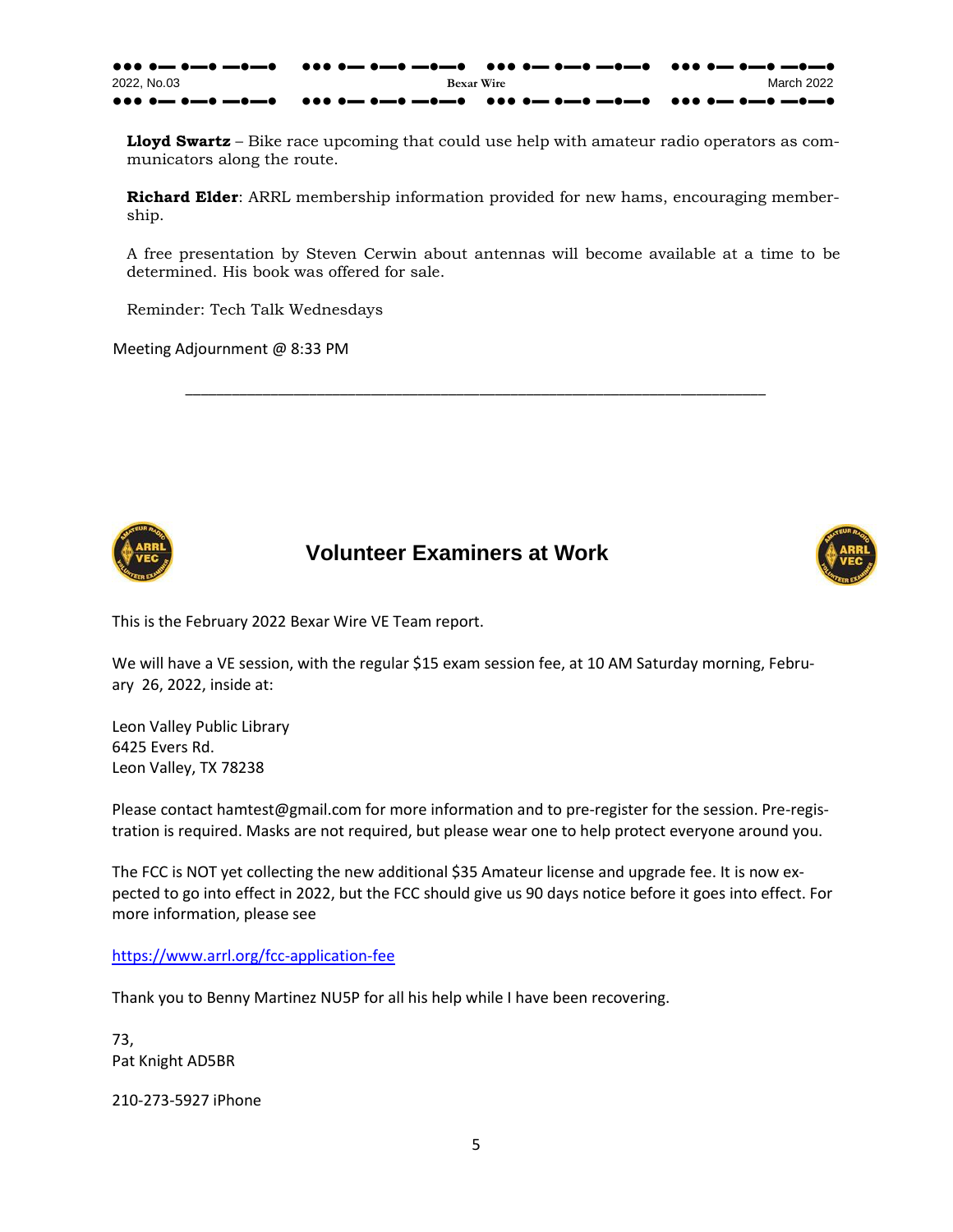### ●●● ●▬ ●▬● ▬●▬● ●●● ●▬ ●▬● ▬●▬● ●●● ●▬ ●▬● ▬●▬● ●●● ●▬ ●▬● ▬●▬● 2022, No.03 **Bexar Wire** March 2022 ●●● ●▬ ●▬● ▬●▬● ●●● ●▬ ●▬● ▬●▬● ●●● ●▬ ●▬● ▬●▬● ●●● ●▬ ●▬● ▬●▬● **Revelations of a Fox**

#### **Jim Neff (WJ4M)**

Fox hunting, per Bill Craft's leadoff article above, can be a sport and in places like China it is a crosscountry footrace kind of sport. It is also called "rabbit hunting" or just hidden transmitter hunting. The ultimate goal is to train hams in direction finding. It is a useful skill for several reasons. One is to find sources of interference. If you can zero in on the source, sometimes there is a good fix. Another has to do with finding downed aircraft in remote areas. Airplanes have Emergency Location Transmitters (ELT) that go off in case of a crash. Some modern VHF/UHF rigs receive aircraft frequencies.

Equipment can be as simple as a hand-held with a rubber duck antenna. Point the antenna until you detect a null and that is the direction of the fox. It helps to have some indication of signal strength. Most common tools include a receiver and directional, hand-held yagi antennas with between 2 and whatever-you-can-carry elements. Ultimately one ham had an electronic direction-finder with phased antennas on his car roof. . Another important thing to have is a good map of the area and a compass. If your map has an erasable finish you can use markers to plot lines looking for an intersection. Once at the place where lines intersect, your eyes became almost as important as antennas.

No matter the complexity of the equipment, anyone can win. I've seen guys with rubber duck antennas out-do people with sophisiticated direction-finding systems.

The club in Northern Virginia where I lived, Woodbridge Wireless, INC, was very active in contesting and held recurring fox hunts. The rule was the winner of a fox hunt became the fox for the next one. There was competition to see just how elusive the fox could be. This led to some really creative ways to both disguise the radio signal and disguise the fox. You had to physically identify the fox to win.

Typically all participants would meet at a starting point where rules were rehearsed. Then the "fox" would head out to its lair followed by hunters who would fan out to their preferred starting points. At a preset time the fox would start transmitting for one minute, or 30 seconds at intervals of 5 minutes or more and would continue until all hunters had found the fox. Then maybe you'd party or picnic. It was usual for the fox (or club) to provide refreshments for the successful hunters.

One member was almost legendary for his elusive ways. He once loaded a railroad track for an antenna. I'm sure the railroad appreciated it. The signal seemed to come from multiple directions. He was found. Another time he disguised himself as an old woman, wearing a dress and shawl, sitting on a park bench with a hand-held radio disguised as well. Hunters walked right by him without realizing what he was doing. He was eventually found but had trouble living that one down!

In my case, I paired with one of the club's best hunters once. We won and the next hunt we set off with the crowd only to double back to the starting place, under a water tower. It was winter. We varied the strength of the signal going from a mobile rig to a hand-held with a dummy load antenna to confuse the hunters. Changing signas strength was a good way to hide the fox. No one could figrure how close they were. The down side was we were too well hidden. No one had ever hidden at the starting point before. It took a long time to be found during which I almost froze to death in the Virginia winter. At least I thought I was going to freeze to death. I decided not to do any more winter fox hunting.

Fox hunting can be a lot of fun, good exercise, frustrating and a good way to expose the population to amateur radio. They wonder what these crazy guys and gals are doing running around pointing antennas. Then we can explain how we hunt furry critters with radios.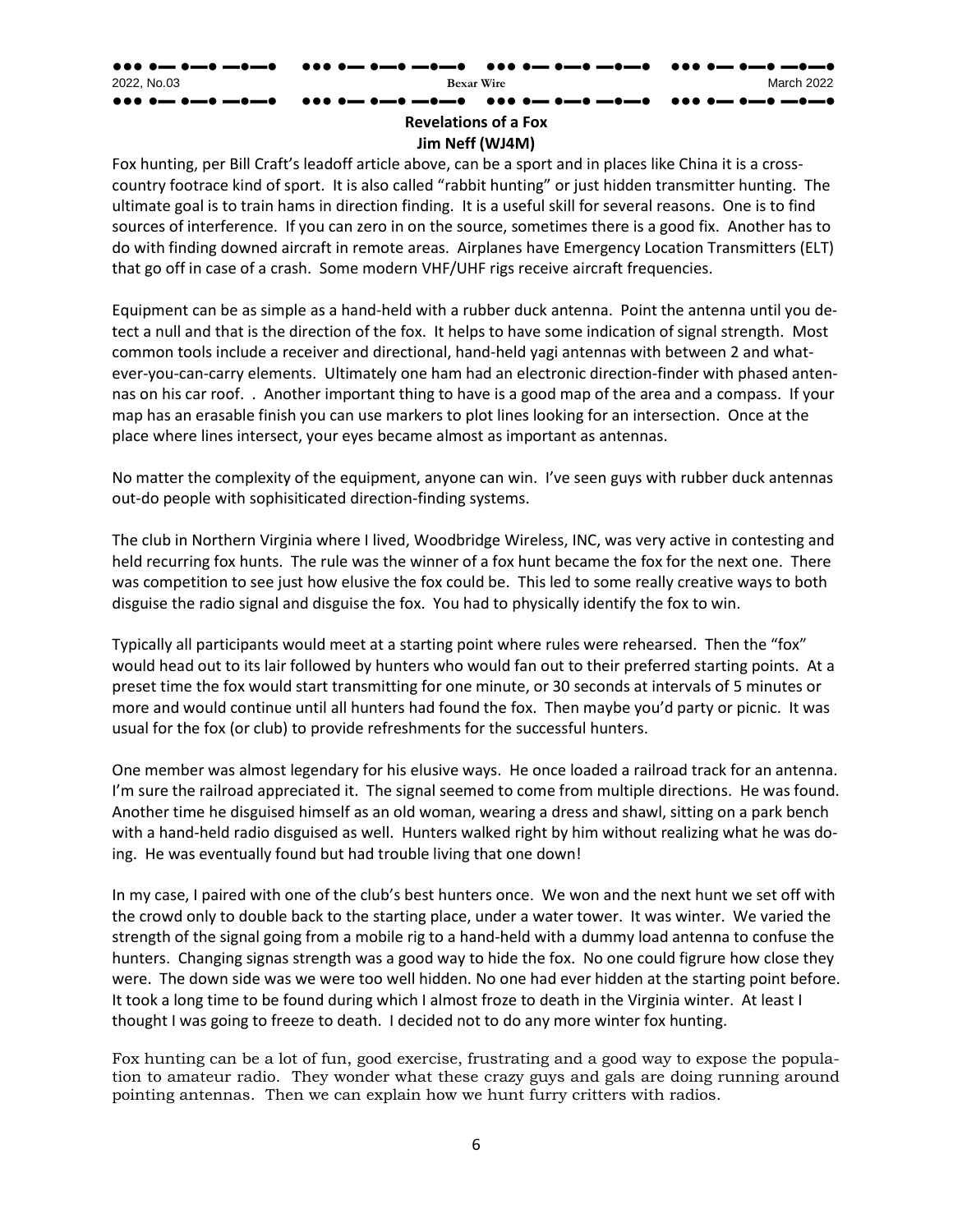### $N$ ewsletter Marchr $\boldsymbol{\mathcal{S}}$

A special thanks to Jeremy Polk, KG5AUL for donating a few MFJ items including:

MFJ-9017, MFJ-9420x, and MFJ-971.

While Jeremy is not a SARC member he reached out to Richard Elder to donate his no longer needed equipment. Richard put him in touch with the Silent key committee, however it was not a Silent Key event. Rodney Brown took the donations for the club at the February meeting.

The SK Committee will evaluate the equipment, put a price on it, then off it for sale to club members. If it doesn't sell it will be available at Radio Fiesta this June.

/05\*\$&

**SMFTGPSROTSFIBEEFGGFDJWF.BZ** tBUFPSJBMFYQUPCBTFEPENUUFEPXSESCBEMJTUFEJEDCWPUF IBNESFTUJMMMJBCMFGPSPWFSFR2TSF tGUFS.BØLOKUBUJPPSREJGJFETUBUJPMUPNIFUFBOTBWFBO **BOTSFTTFTTFOTIPMEPECFBTLFEGPSCZUF\$** tGUFS.B**ZKZEJGJFETUBUJPEYTUJELBIZUIBWFB PNIFUFEBTTFTTFOTBWFE** 0PSKCTJUFKIBWFBBTTFTTKDUPPMUPIFMPDANFUFUIJTUBTL BESMUOT BOTSF TTFTTNOUPPM

4UFWF\$SXXMMEPBSFTFOBUJPPOIJTTVKFDBUUIF.BZFUJO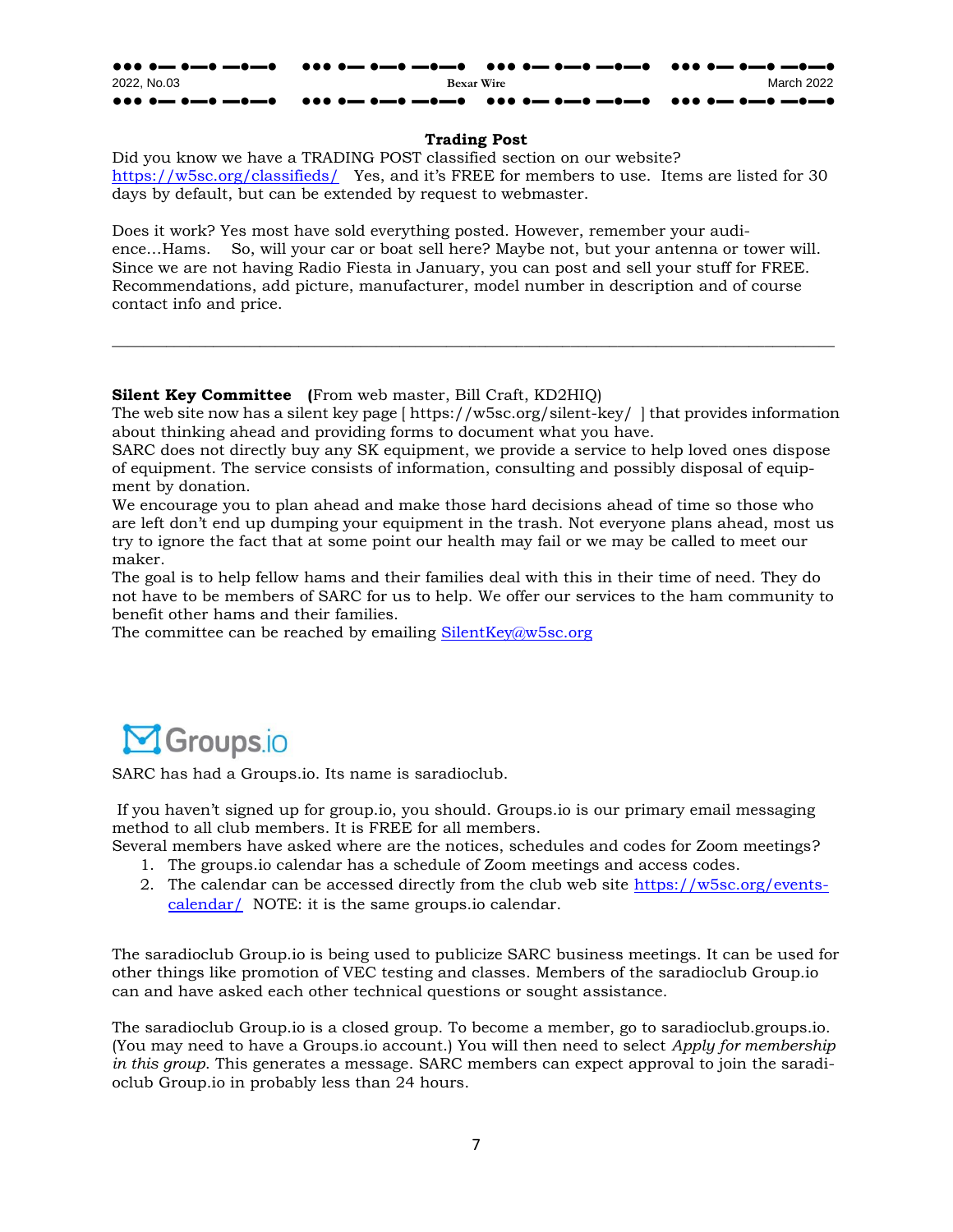#### ●●● ●▬ ●▬● ▬●▬● ●●● ●▬ ●▬● ▬●▬● ●●● ●▬ ●▬● ▬●▬● ●●● ●▬ ●▬● ▬●▬● 2022, No.03 **Bexar Wire** March 2022 ●●● ●▬ ●▬● ▬●▬● ●●● ●▬ ●▬● ▬●▬● ●●● ●▬ ●▬● ▬●▬● ●●● ●▬ ●▬● ▬●▬●

#### **Trading Post**

Did you know we have a TRADING POST classified section on our website? <https://w5sc.org/classifieds/> Yes, and it's FREE for members to use. Items are listed for 30 days by default, but can be extended by request to webmaster.

Does it work? Yes most have sold everything posted. However, remember your audience…Hams. So, will your car or boat sell here? Maybe not, but your antenna or tower will. Since we are not having Radio Fiesta in January, you can post and sell your stuff for FREE. Recommendations, add picture, manufacturer, model number in description and of course contact info and price.

#### **Silent Key Committee (**From web master, Bill Craft, KD2HIQ)

The web site now has a silent key page [ https://w5sc.org/silent-key/ ] that provides information about thinking ahead and providing forms to document what you have.

**\_\_\_\_\_\_\_\_\_\_\_\_\_\_\_\_\_\_\_\_\_\_\_\_\_\_\_\_\_\_\_\_\_\_\_\_\_\_\_\_\_\_\_\_\_\_\_\_\_\_\_\_\_\_\_\_\_\_\_\_\_\_\_\_\_\_\_\_\_\_\_\_\_\_\_\_\_\_\_\_\_\_\_\_\_\_\_\_\_\_\_\_\_** 

SARC does not directly buy any SK equipment, we provide a service to help loved ones dispose of equipment. The service consists of information, consulting and possibly disposal of equipment by donation.

We encourage you to plan ahead and make those hard decisions ahead of time so those who are left don't end up dumping your equipment in the trash. Not everyone plans ahead, most us try to ignore the fact that at some point our health may fail or we may be called to meet our maker.

The goal is to help fellow hams and their families deal with this in their time of need. They do not have to be members of SARC for us to help. We offer our services to the ham community to benefit other hams and their families.

The committee can be reached by emailing [SilentKey@w5sc.org](mailto:SilentKey@w5sc.org)



SARC has had a Groups.io. Its name is saradioclub.

If you haven't signed up for group.io, you should. Groups.io is our primary email messaging method to all club members. It is FREE for all members.

- Several members have asked where are the notices, schedules and codes for Zoom meetings?
	- 1. The groups.io calendar has a schedule of Zoom meetings and access codes.
	- 2. The calendar can be accessed directly from the club web site [https://w5sc.org/events](https://w5sc.org/events-calendar/)[calendar/](https://w5sc.org/events-calendar/) NOTE: it is the same groups.io calendar.

The saradioclub Group.io is being used to publicize SARC business meetings. It can be used for other things like promotion of VEC testing and classes. Members of the saradioclub Group.io can and have asked each other technical questions or sought assistance.

The saradioclub Group.io is a closed group. To become a member, go to saradioclub.groups.io. (You may need to have a Groups.io account.) You will then need to select *Apply for membership in this group*. This generates a message. SARC members can expect approval to join the saradioclub Group.io in probably less than 24 hours.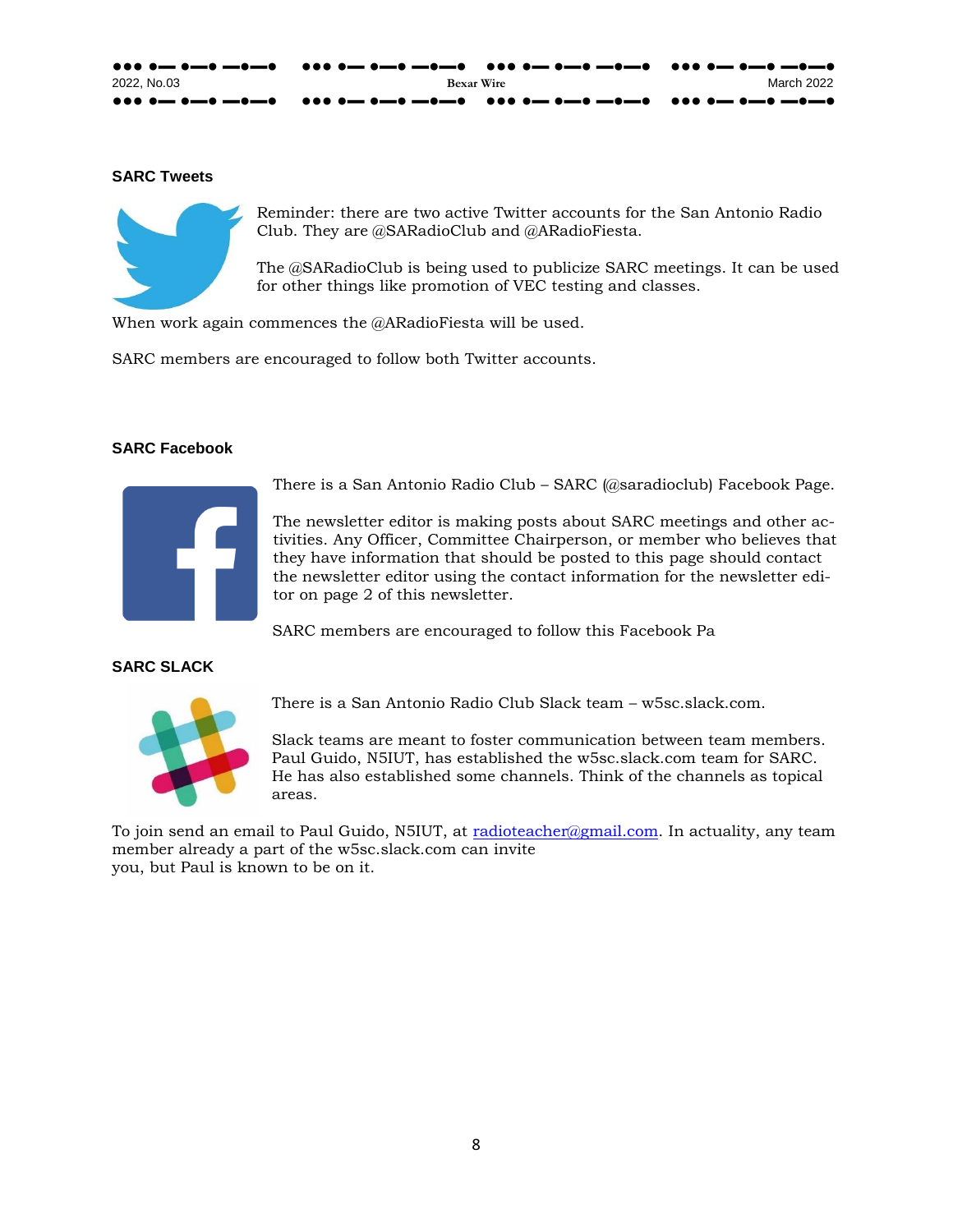| 2022. No.03 | <b>Bexar Wire</b> | March 2022 |
|-------------|-------------------|------------|
|             |                   |            |

#### **SARC Tweets**



Reminder: there are two active Twitter accounts for the San Antonio Radio Club. They are @SARadioClub and @ARadioFiesta.

The @SARadioClub is being used to publicize SARC meetings. It can be used for other things like promotion of VEC testing and classes.

When work again commences the @ARadioFiesta will be used.

SARC members are encouraged to follow both Twitter accounts.

#### **SARC Facebook**



There is a San Antonio Radio Club – SARC (@saradioclub) Facebook Page.

The newsletter editor is making posts about SARC meetings and other activities. Any Officer, Committee Chairperson, or member who believes that they have information that should be posted to this page should contact the newsletter editor using the contact information for the newsletter editor on page 2 of this newsletter.

SARC members are encouraged to follow this Facebook Pa

#### **SARC SLACK**



There is a San Antonio Radio Club Slack team – w5sc.slack.com.

Slack teams are meant to foster communication between team members. Paul Guido, N5IUT, has established the w5sc.slack.com team for SARC. He has also established some channels. Think of the channels as topical areas.

To join send an email to Paul Guido, N5IUT, at [radioteacher@gmail.com.](mailto:radioteacher@gmail.com) In actuality, any team member already a part of the w5sc.slack.com can invite you, but Paul is known to be on it.